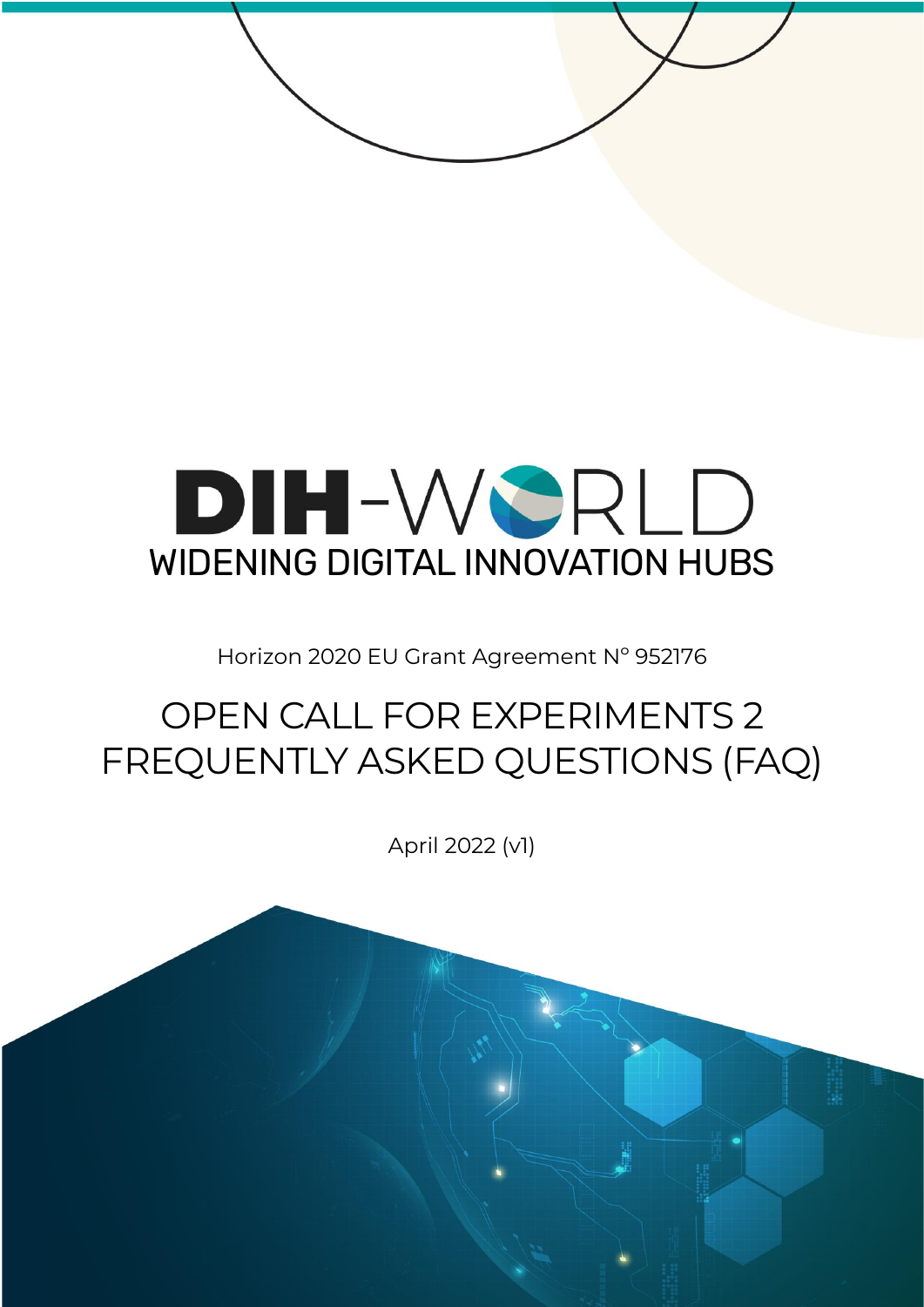

#### **CONTENTS**

| 1. |       |                                                                                                                                                                                        |  |  |  |  |
|----|-------|----------------------------------------------------------------------------------------------------------------------------------------------------------------------------------------|--|--|--|--|
| 2. |       |                                                                                                                                                                                        |  |  |  |  |
|    | 2.1.  |                                                                                                                                                                                        |  |  |  |  |
| 3. |       |                                                                                                                                                                                        |  |  |  |  |
|    | 3.1.  |                                                                                                                                                                                        |  |  |  |  |
|    | 3.2.  |                                                                                                                                                                                        |  |  |  |  |
|    | 3.3.  |                                                                                                                                                                                        |  |  |  |  |
|    | 3.4.  |                                                                                                                                                                                        |  |  |  |  |
|    | 3.5.  |                                                                                                                                                                                        |  |  |  |  |
|    | 3.6.  |                                                                                                                                                                                        |  |  |  |  |
|    | 3.7.  | Does the DIH have to be registered in the EC Digital Innovation Hubs catalogue? 5                                                                                                      |  |  |  |  |
|    | 3.8.  | Does the DIH participating in the innovative experiment has to belong to DIH-World                                                                                                     |  |  |  |  |
|    | 3.9.  |                                                                                                                                                                                        |  |  |  |  |
|    | 3.10. | Our DIH/EDIH is made of a consortium of various partners and has no legal entity. Can a                                                                                                |  |  |  |  |
|    | 3.11. |                                                                                                                                                                                        |  |  |  |  |
| 4. |       |                                                                                                                                                                                        |  |  |  |  |
|    | 4.1.  | Does the "de minimis" rule apply to the funding received for the innovative experiment?  6                                                                                             |  |  |  |  |
|    | 4.2.  | The organisation I am employed at has participated in several open calls of different EU<br>projects within Horizon 2020 programme. Do I have to consider any specific regulations?  6 |  |  |  |  |
|    | 4.3.  | Should the DIH costs be included as "Personnel costs" or as "sub-contracting"?  6                                                                                                      |  |  |  |  |
|    | 4.4.  | Are the costs corresponding to the purchase of the necessary equipment to implement the                                                                                                |  |  |  |  |

#### VERSION HISTORY

| No. | Date             | <b>Author (Organisation)</b> | <b>Description</b>      |
|-----|------------------|------------------------------|-------------------------|
| 1.0 | 04/04/2022 CARSA |                              | FAQ version 1 completed |
|     |                  |                              |                         |

DIH-World is co-funded by the Horizon 2020 Framework Programme of the European Union under grant agreement Nº952176.

Page 2 of 7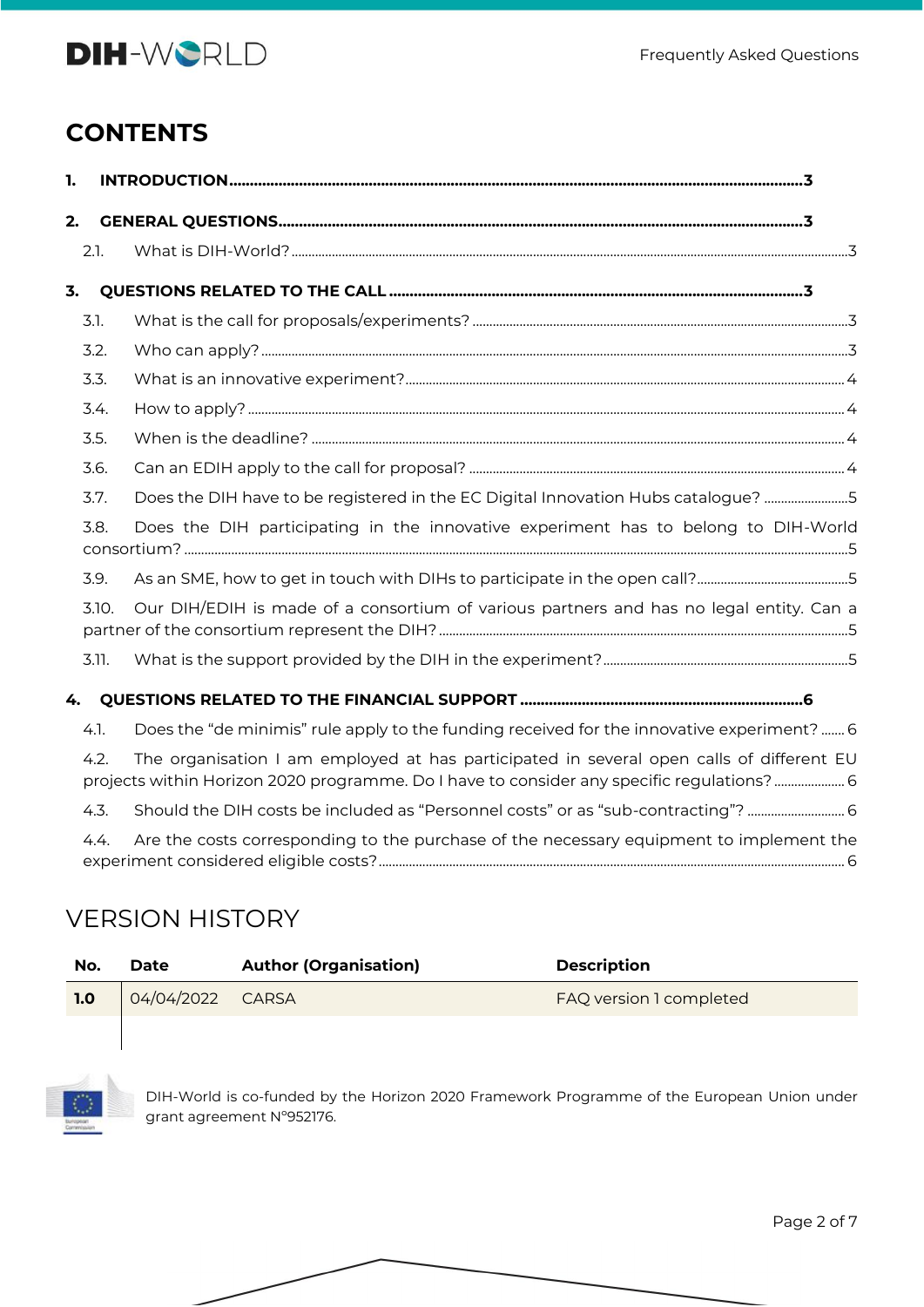

#### <span id="page-2-0"></span>1. INTRODUCTION

The present document provides a list of Frequently Asked Questions (FAQs) and answers related to the DIH-World Open Call 2. The list of questions is preliminary and the document will be continuously updated in the course of the process.

More information on the Call for Proposals can be found in the Guide for Applicants available on the DIH-World webpage [\(https://dihworld.eu/\)](https://dihworld.eu/).

### <span id="page-2-1"></span>2.GENERAL QUESTIONS

#### <span id="page-2-2"></span>2.1. What is DIH-World?

DIH-World is a European project, precisely an Innovation Action, supported by the European Commission through the ICT Innovation for Manufacturing SMEs (I4MS) initiative. DIH-World aims to accelerate the uptake of advanced digital technologies by European manufacturing SMEs in all sectors by supporting them in building sustainable competitive advantages and reaching global markets.

Through two open calls, the project will support a total of 45 innovative experiments. The open call for experiments 2 will support up to 20 innovative experiments.

## <span id="page-2-3"></span>3.QUESTIONS RELATED TO THE CALL

#### <span id="page-2-4"></span>3.1.What is the call for proposals/experiments?

DIH-World is launching a Call for proposals to select innovative experiment carried out by a consortium made of an SME and a DIH to integrate digital technologies in the processes, products or services of the manufacturing SMEs.

#### <span id="page-2-5"></span>3.2. Who can apply?

#### The DIH-World open calls target **consortia of one SME from any Member State or Horizon 2020 Associated Country together with one Digital Innovation Hub (DIHs)**.

**SMEs:** as defined in the European Commission recommendation 2003/361/EC<sup>1</sup> , as published in the Official Journal of the European Union L 124, p. 36 of 20 May 2003.

"The category of micro, small and medium-sized enterprises (SMEs) is made up of enterprises which employ fewer than 250 persons and which have an annual turnover not exceeding EUR 50 million, and/or an annual balance sheet total not exceeding EUR 43 million." Extract of Article 2 of the annex to Recommendation 2003/361/EC.

<sup>1</sup> Source: <https://eur-lex.europa.eu/legal-content/EN/TXT/?uri=CELEX:32003H0361>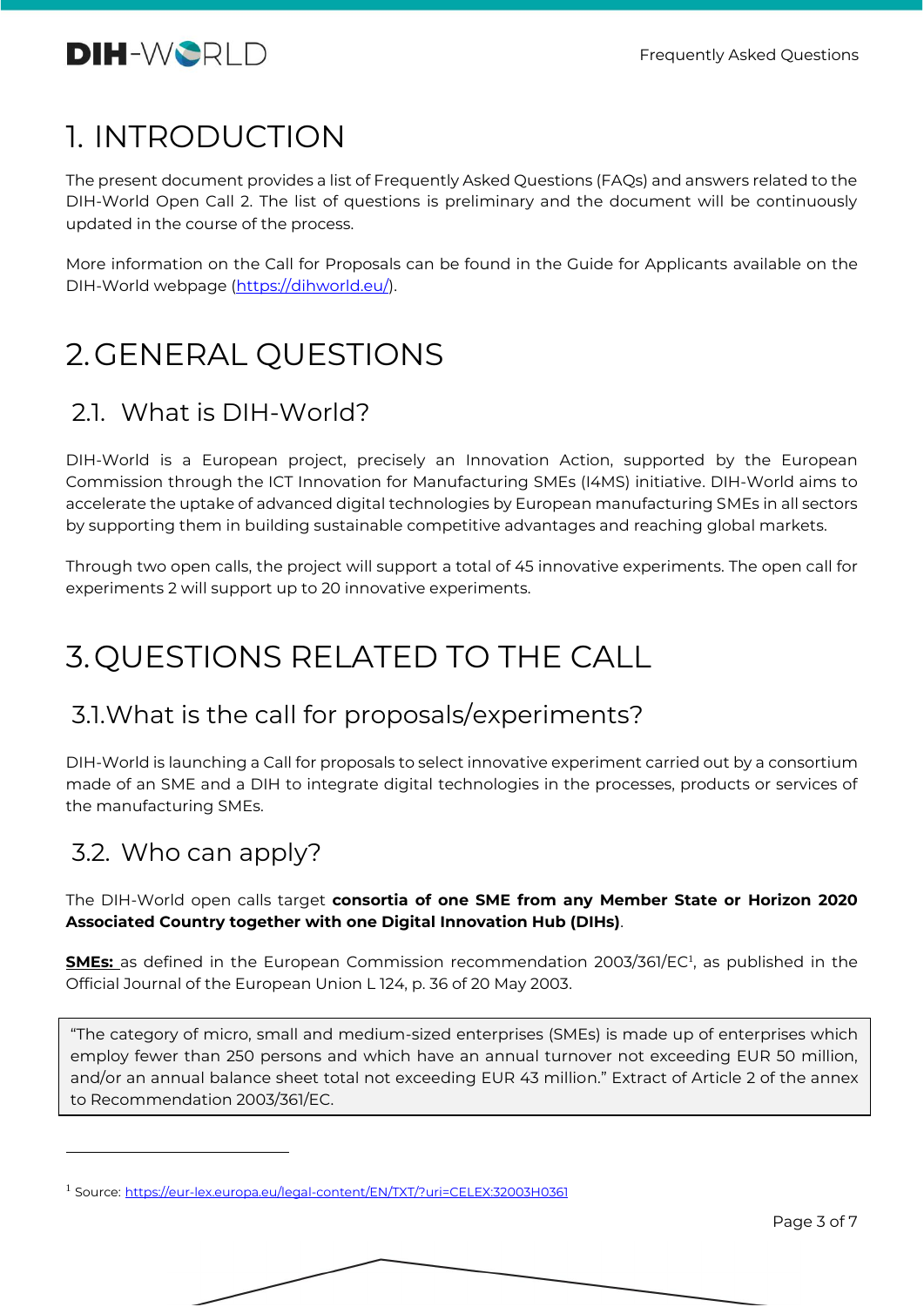

**DIHs:** following the description by the European Commission website: "DIHs are one-stop shops that help companies to become more competitive with regard to their business/production processes, products or services using digital technologies. They are based upon technology infrastructure (Competence Centre - CC) and provide access to the latest knowledge, expertise and technology to support their customers with piloting, testing and experimenting with digital innovations. DIHs also provide business and financing support to implement these innovations, if needed across the value chain. As proximity is considered crucial, they act as a first regional point of contact, a doorway, and strengthen the innovation ecosystem. A DIH is a regional multi-partner cooperation (including organizations like RTOs, universities, industry associations, chambers of commerce, incubator/accelerators, regional development agencies and even governments) and can also have strong linkages with service providers outside of their region supporting companies with access to their services." 2

#### <span id="page-3-0"></span>3.3. What is an innovative experiment?

Innovative experiments are projects to be implemented by a consortium made of an SME and a Digital Innovation Hub. DIH-World is looking for innovative experiments that integrates digital technologies in the processes, products or services of manufacturing SMEs.

#### <span id="page-3-1"></span>3.4. How to apply?

Consortia are invited to apply by submitting a complete Proposal following the proposal template on the submission platform: <https://dihworld.ems-carsa.com/>The template for proposal is available on the submission platform, as well as on the **DIH-World website**.

#### <span id="page-3-2"></span>3.5. When is the deadline?

The call's deadline is on 28/06/2022 at 13h00 (CEST),

The key dates of the open call are as follows:

| <b>Activity</b>              | <b>Dates</b>               |
|------------------------------|----------------------------|
| Launch of the call           | 04/04/2022                 |
| Deadline to submit proposals | 28/06/2022 at 13h00 (CEST) |
| Evaluation and selection     | 29/06/2022 - 31/08/2022    |
| Contract's signature         | September 2022             |
| Experiment starting month    | October 2022               |

#### <span id="page-3-3"></span>3.6. Can an EDIH apply to the call for proposal?

<sup>&</sup>lt;sup>2</sup> Source :<https://s3platform.jrc.ec.europa.eu/digital-innovation-hubs>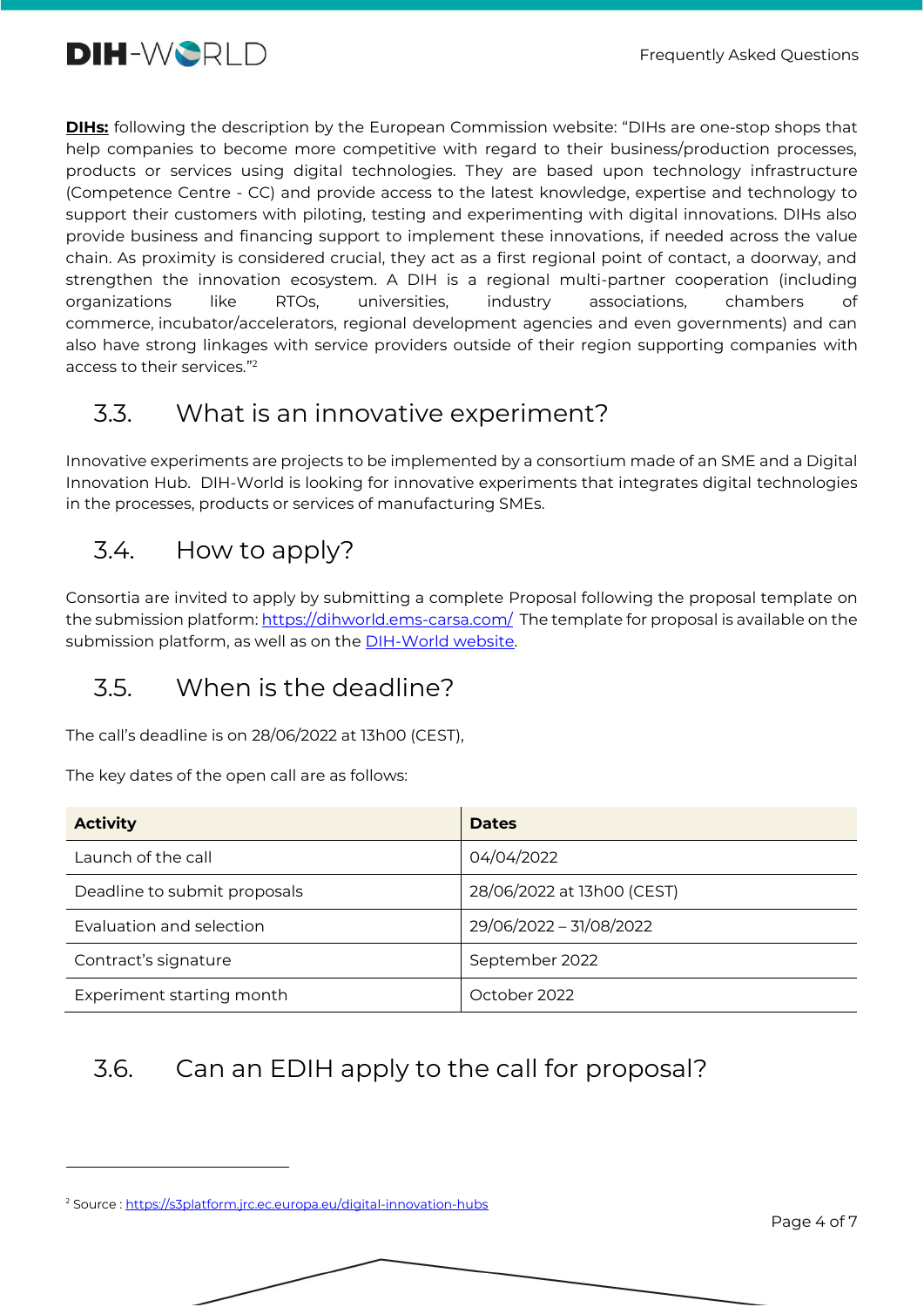

Yes, any DIH, including EDIHs, based in an EU 27 Member State or Horizon 2020 Associated Countries can apply to DIH-World open call.

#### <span id="page-4-0"></span>3.7. Does the DIH have to be registered in the EC Digital Innovation Hubs catalogue<sup>3</sup>?

The DIH does not have to be registered in the Digital Innovation Hubs catalogue from the European Commission. Being registered in the catalogue is not an eligibility criterion.

<span id="page-4-1"></span>3.8. Does the DIH participating in the innovative experiment has to belong to DIH-World consortium?

No, the DIHs applying to DIH-World open call are not part of the current DIH-World consortium.

#### <span id="page-4-2"></span>3.9. As an SME, how to get in touch with DIHs to participate in the open call?

In order to find the right partner for your experiment, you can have a look at the Digital Innovation Hub catalogue: <https://s3platform.jrc.ec.europa.eu/digital-innovation-hubs-tool> or directly contact your regional DIH.

You can find the contact information in the catalogue. Once you identify the potential DIH to collaborate with, you must work together in the design of the experiment and the definition of the roles and activities in order to submit the proposal.

#### <span id="page-4-3"></span>3.10. Our DIH/EDIH is made of a consortium of various partners and has no legal entity. Can a partner of the consortium represent the DIH?

Yes, the DIH/EDIH can be represented by one of the consortium partners. If this is the case, it should be indicated in the proposal template.

#### <span id="page-4-4"></span>3.11. What is the support provided by the DIH in the experiment?

In the experiments, the DIHs support SMEs in integrating digital technologies. While supporting the SMEs' development, DIHs access to the DIH-World DIHs network and Academy and will receive support to develop and/or scale up their DIH to provide enhanced services to European SMEs, mid-caps and other DIHs.

<sup>3</sup> EC DIH catalogue : <https://s3platform.jrc.ec.europa.eu/digital-innovation-hubs-tool>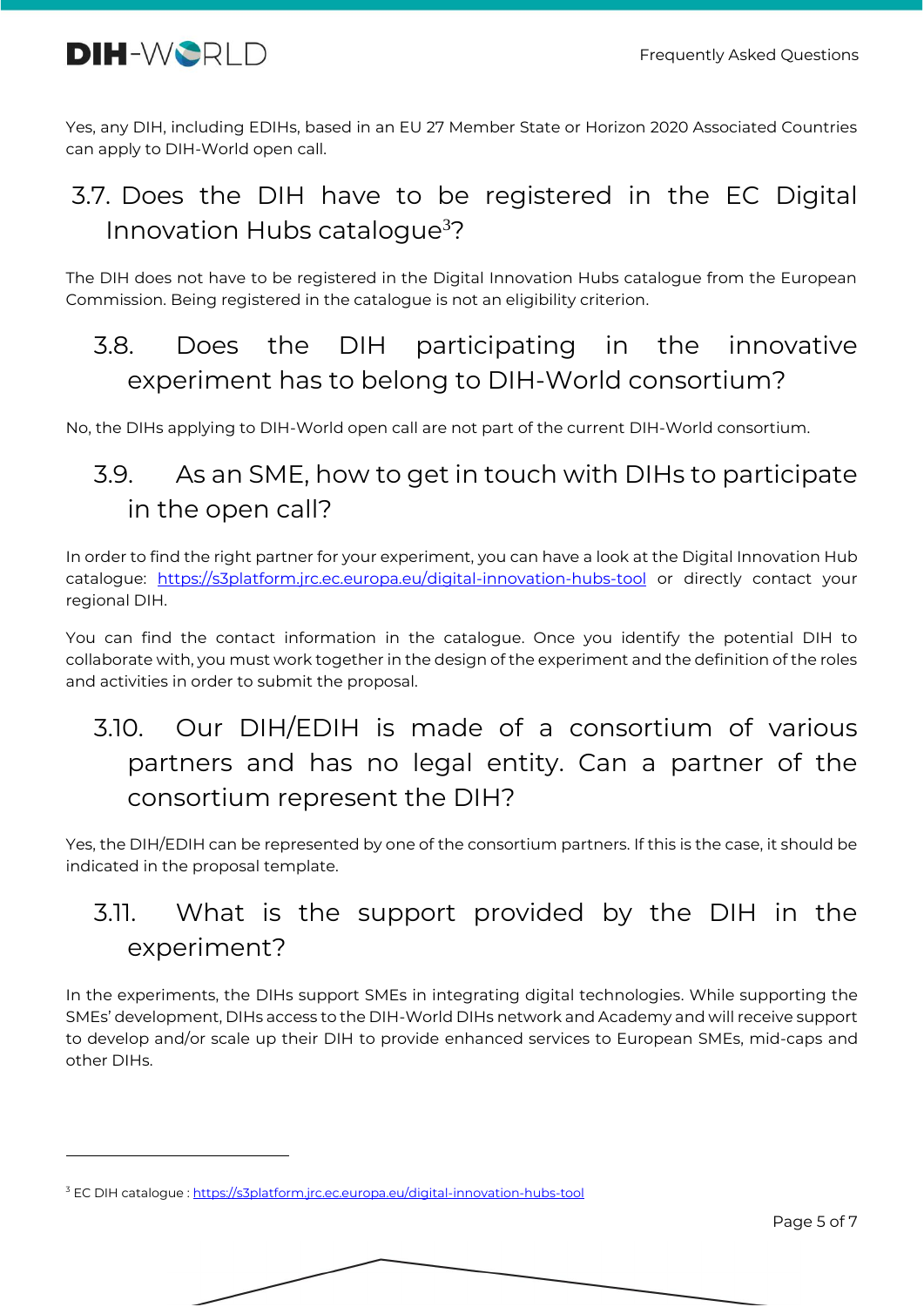

Therefore, in parallel of the experiment implementation, DIH-World provides DIHs with training and support.

# <span id="page-5-0"></span>4.QUESTIONS RELATED TO THE FINANCIAL SUPPORT

#### <span id="page-5-1"></span>4.1. Does the "de minimis" rule apply to the funding received for the innovative experiment?

No, the 'de minimis' rule does not apply in the innovative experiment from DIH-World open call. However, as per European Commission's rules, financial support will not be awarded to individual legal entities that have already received more than EUR 100,000 via open calls from H2020 I4MS [\(https://i4ms.eu/\)](https://i4ms.eu/) and SAE [\(https://smartanythingeverywhere.eu/\)](https://smartanythingeverywhere.eu/) projects.

#### <span id="page-5-2"></span>4.2. The organisation I am employed at has participated in several open calls of different EU projects within Horizon 2020 programme. Do I have to consider any specific regulations?

Yes. Financial support will not be awarded to individual legal entities that have already received more than 100.000€ via open calls (Financial Support to Third Parties = cascading funding) from H2020 I4MS [\(https://i4ms.eu/\)](https://i4ms.eu/) and SAE [\(https://smartanythingeverywhere.eu/\)](https://smartanythingeverywhere.eu/) projects. For clarification, please contact the relevant department in your organisation.

#### <span id="page-5-3"></span>4.3. Should the DIH costs be included as "Personnel costs" or as "sub-contracting"?

The DIH-World open call targets consortia of one SME together with one Digital Innovation Hub, as such, the DIH can present its own budget in the proposal, including personnel costs and subcontracting, if relevant.

#### <span id="page-5-4"></span>4.4. Are the costs corresponding to the purchase of the necessary equipment to implement the experiment considered eligible costs?

No, the costs corresponding to the purchase of equipment to implement the experiment are not eligible. As presented in section 4.5 of the Guide for Applicants, only direct personnel costs, direct costs of subcontracting and indirect costs are eligible.

Page 6 of 7